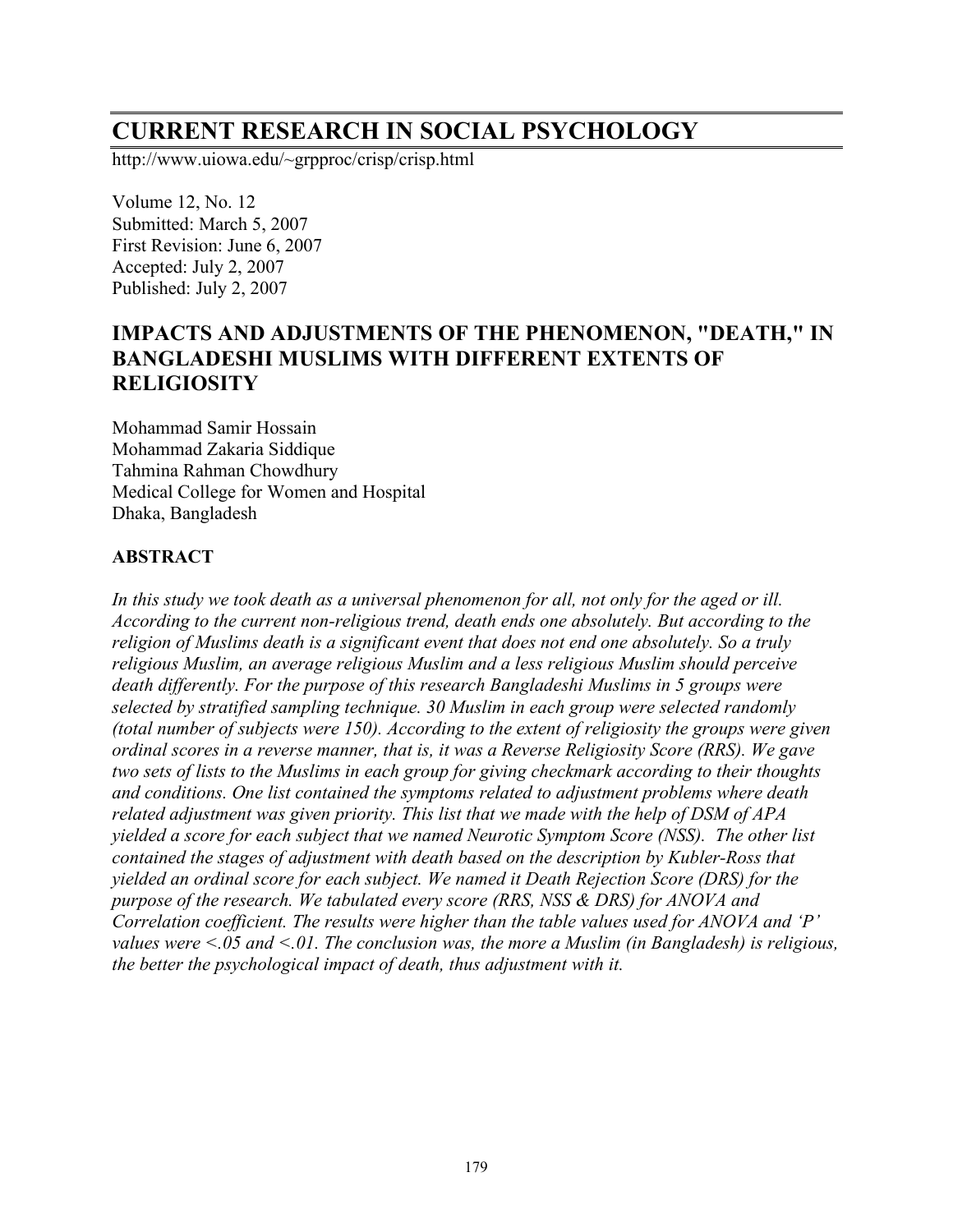# **INTRODUCTION**

Death is a phenomenon that is known as a mandatory part of human life. It is assumed as the end of life. From this point of view we live to die. But every minute we live, we try to cherish the life, never death. So is death, the truth for the end of life, pleasantly acceptable to us? I believe the answer is no for a very good number of reasons researched again and again in science (Feldman, 1996).

Life is a state of being alive. It includes the activities that are characteristics for living. The present advanced civilization has no significant activity to adapt the future unpredictable, inevitable and universal phenomenon of death. When there is a situation of aging or end stage disease approaches for adaptation are seen. But the total situation is based on scientific activities. Religion advocates for different themes. But they are not practiced in established science. For this research purpose it is important to shade light on the theme that a Muslim gets from his religion Islam.

According to Islam, death is a very important event that takes place in between the life we lead on earth and the life after death (Sura Thwaha, The Holy Q'ur-an). So in this concept, death is a transitional event that relates to the conversion of life form. Clearly it is quite opposite to the scientific definition of death. Now, let us think about a Muslim who is a 100% believer of Islam. Though it is rather theoretical to find such extremely religious Muslim, there is no cessation of life for him even in the presence of death. So at least theoretically it can be said that religiosity brings a Muslim at least some relief from the stress of death in everyday life. So additional relief from the stress during aging, terminal illness, or death of near ones can also be achieved.

Not all the Muslims are alike in terms of the extent of pure internal belief in religion. Thus extent of religiosity is of various patterns as a natural rule. As a result the following evaluations can be done in Bangladeshi Muslims of different extents of religiosity –

- 1) Impact (psychological) of the phenomenon of death
- 2) Adjustment with the phenomenon of death

Comparison of the different results from above will reveal any possible variation in impact  $\&$ adjustment of death with the variation in religiosity. In brief we will be able to know the psychological adjustment of the different groups of Muslims. For the purpose of the evaluation of adjustment, spectrum of the psychiatric symptoms in adjustment disorders (DSM-IV, 1994) are used.

# **MATERIALS AND METHODS**

#### **Research Approach**

This is a phenomenological, descriptive, analytic, cross-sectional and correlational study done on the Muslims of Bangladesh. The research was conducted first by a survey on a selected population by self reports collected on the basis of the supplied checklist. Then we included a case report in the study in the form of summary, which was related to the subject matter under research and its application in the practical field. WE discussed with my supervisor at my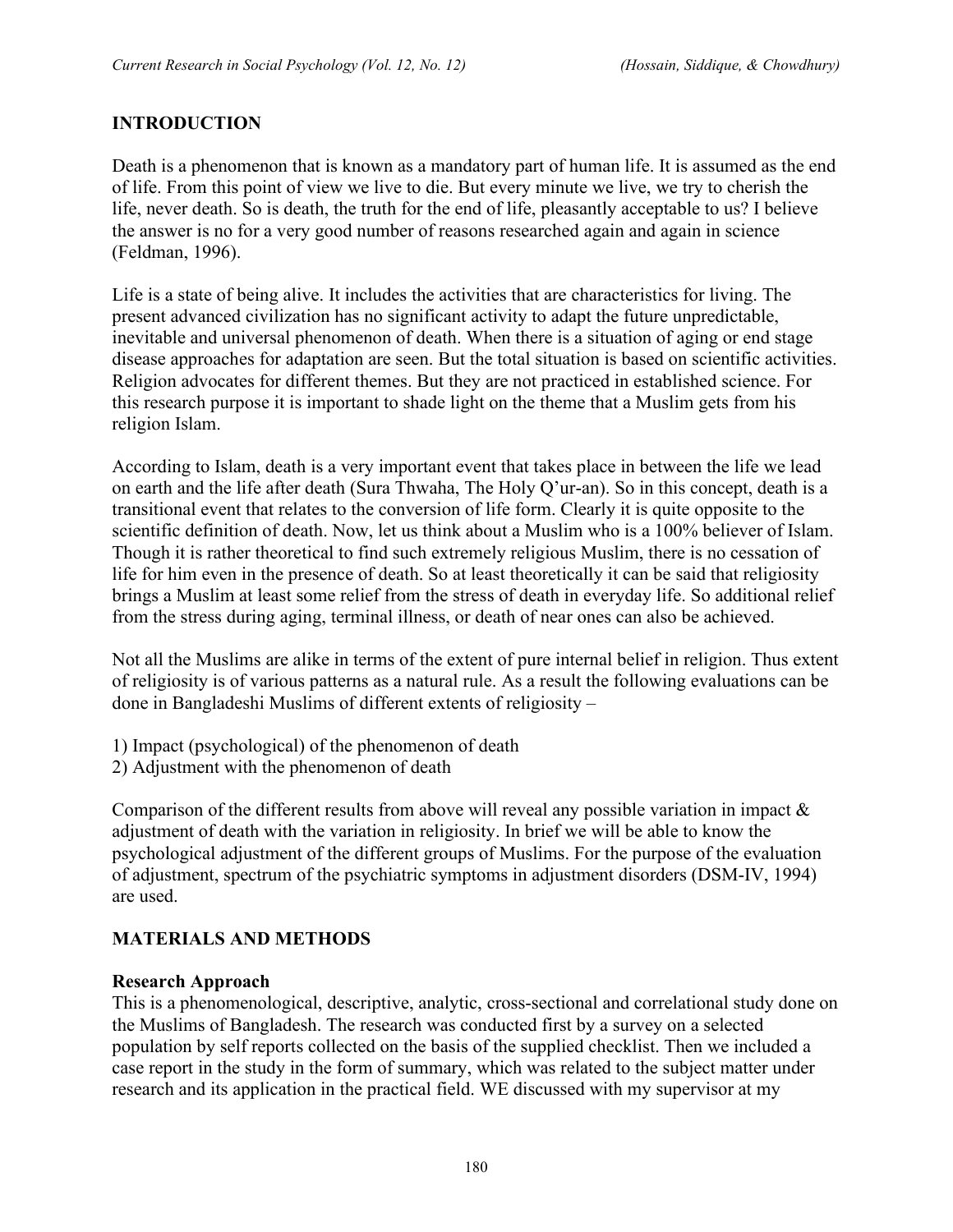university about the subject matter of the research. After getting a positive and encouraging feedback the research formally commenced.

#### **Place of Study**

Place of study was Bangladesh, specifically its capital city Dhaka. In Dhaka, we choose random places to conduct the research on the target population.

#### **Steps of the Study Procedures**

1. Sort out the possible and simple groups of Muslims according the extent of religiosity.

- 2. Studying specific chapters concerning adjustment disorders, stress, death, dying and bereavement from psychiatry textbooks.
- 3. Searching for any other researches on the same subject matter.
- 4. Making checklists.
- 5. Piloting.
- 6. Finalizing the checklists.
- 7. Conducting the survey.
- 8. Data analysis and interpretation.
- 9. Preparing report.

#### **Study Population**

The criteria of the study population were –

- 1. Muslim (confirmed by the full name, family background, and social  $\&$  self-introduction)
- 2. Living in Bangladesh, specifically in the city of Dhaka.
- 3. Age limit was 20 to 50 years.

4. Minimum education was Bachelor degree (so that they can fully understand mental health and religion at least after explanation)

5. Same number of males and females were included.

6. Observable and very important & significant religious activities (formal preaching and saying daily mandatory prayers) were the main measures to separate them into groups.

The five groups of Muslims were as follows –

Group  $-$  A: 15 males and 15 females of the above criteria were taken randomly in this group who travel different parts of the country or the world for preaching. They say their mandatory daily prayers (5 times) in time too. These special criteria they bear at least for the last six months. Group – B: 15 males and 15 females were taken randomly that were not preachers, but say their 5 times' daily mandatory prayers in time at least for the last six months.

Group – C: 15 males and 15 females were taken randomly that were not preachers, but say their 5 times' daily mandatory prayers in time or delayed sometimes at least for the last six months.

Group – D: 15 males and 15 females were taken randomly that were not preachers, but say their 5 times' daily mandatory prayers 1 to 5 times a day at least for the last six months.

Group – E: 15 males and 15 females were taken randomly that were not preachers, but say their 5 times' daily mandatory prayers 0 to 5 times a day at least for the last six months.

#### **Sampling Technique**

The sampling was a stratified sampling. We selected the subjects randomly under each stratum. For selecting the subjects of Group – A the places of the preaching activity were visited. For the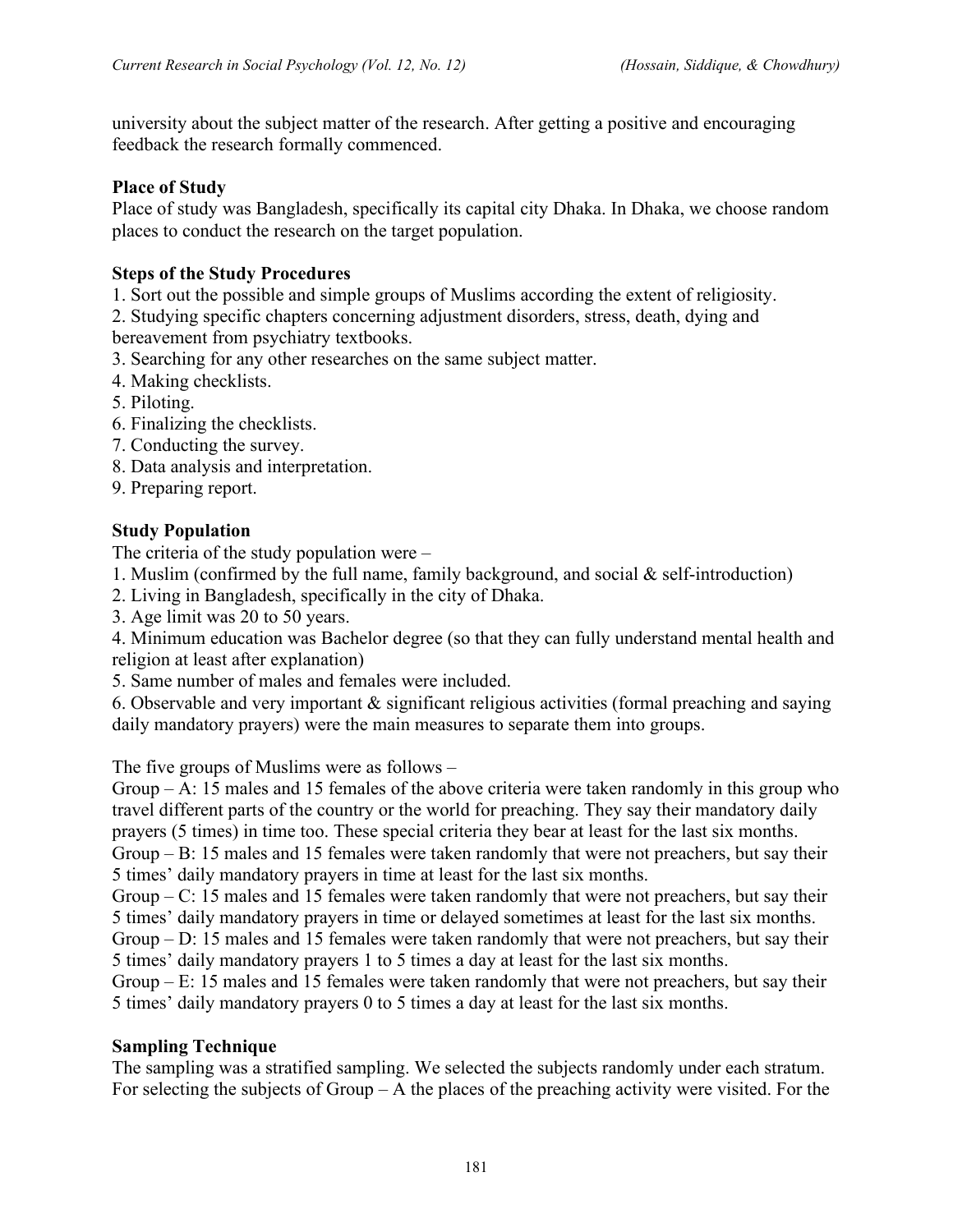rest of the groups subjects were taken consecutively as they were found in places like offices, Medical colleges and hospitals, mosques, universities. Approaches to the people with mentioned criteria were always running till the target number fulfilled with the willful participation from the subjects.

#### **Research Instruments**

For the purpose of this research the following materials were used as instruments – 1. The patterns of the groups of Muslims were used for giving the ordinal score RRS (Reverse Religiosity Score) 1 for Group – A, 2 for Group – B, 3 for Group – C, 4 for Group – D and 5 for  $Group - E$ .

2. A checklist containing symptoms mentioned in the DSM – IV (DSM-IV, 1994) for different disorders related to adjustment problems were used to obtain the NSS (Neurotic Symptom Score) according to the numbers of self-identified symptoms present in each subject.

3. A checklist containing the stages of adjustment with death described by Elisabeth Kubler-Ross (Kubler-Ross, 1997) to obtain the DRS (Death Rejection Score) according to the self-identified stage present in each subject. Stage – 1 (Denial) were given the score – 5, Stage – 2 (Anger) were given the score – 4, Stage – 3 (Bargaining) were given the score – 3, Stage – 4 (Depression) were given the score – 2, and Stage – 5 (Acceptance) were given the score – 1.

#### **Data Collection**

Subjects selected in different places were approached and a detail description of the purpose of the research was explained. Verbal and written consents were obtained before they participated in the main procedure. The list of the symptoms and the list of the stages of adjustment with death both were provided to them for check-marking. Before they check-marked the lists, they were explained in own their mother tongue Bangla so that they understand the symptoms and the stages clearly. After the lists were returned by the subjects, they were checked very quickly in their presence. Then after they left, the main procedure for calculation started.

#### **Data Analysis**

As this study focused on some correlations, I used correlation coefficient to see the significance. Also ANOVA was applied on the sets of data collected. All statistical tests were done at the level of 95% confidence (P<0.05).

#### **RESULTS**

RRS, NSS, and DRS were collected from the completed checklists. Means were calculated and tabulated as follows –

| Study group | Total number | Mean RRS | Mean NSS | Mean DRS |
|-------------|--------------|----------|----------|----------|
| $Group-A$   | 30           |          | 5.0      |          |
| $Group-B$   | 30           |          | 8.2      |          |
| $Group - C$ | 30           |          |          |          |
| $Group - D$ | 30           |          | 12.7     |          |
| $Group - E$ | 30           |          |          | 2.9      |

#### **Table 1. Mean Scores of Different Groups**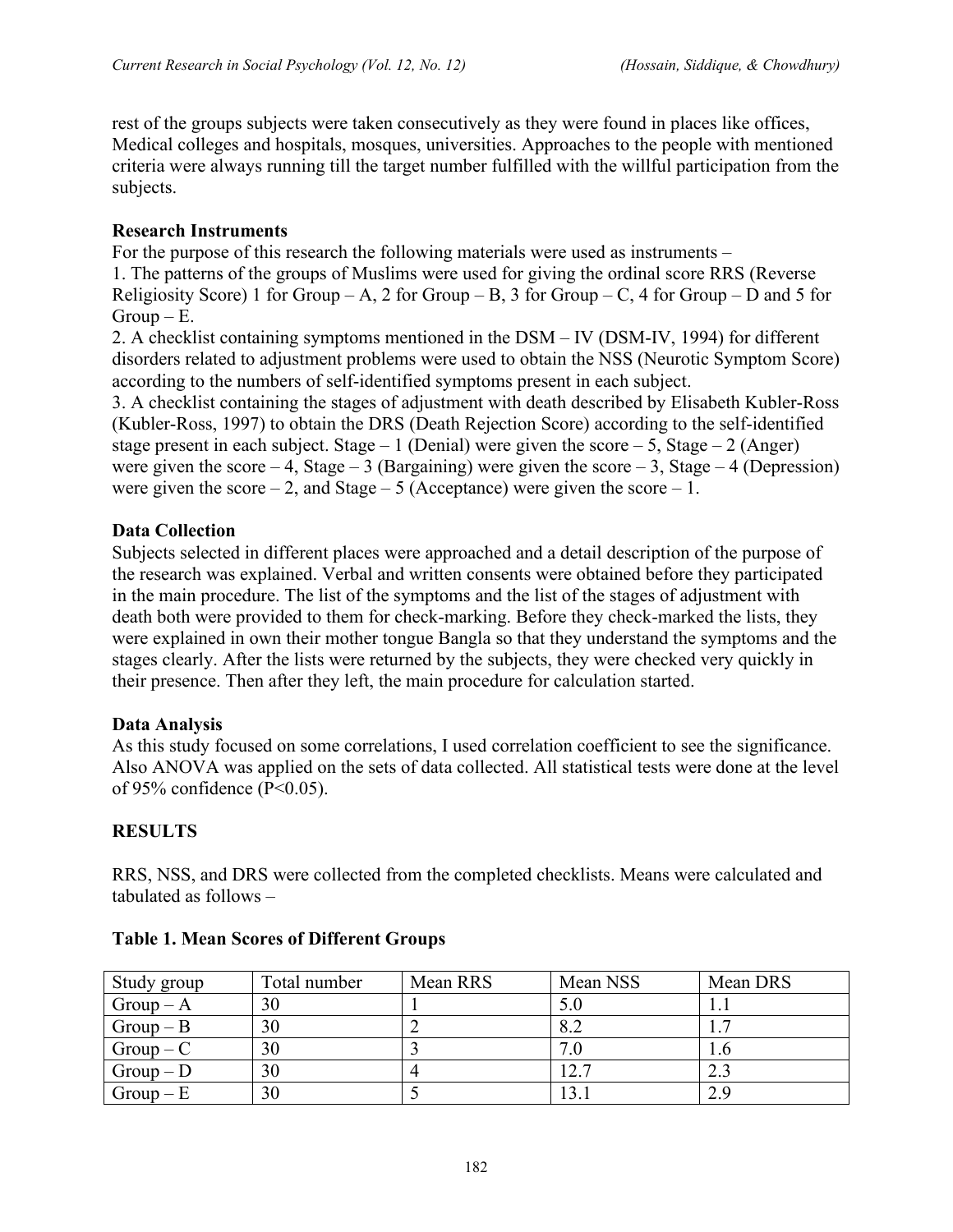Table 1 demonstrates that with the gradual increase of RRS the NSS and DRS also gradually increase. The only exception is seen in the row of group B where NSS and DRS value is higher than expected. After the analysis of variance test of the data obtained from the mean NSS values of different groups of Muslims the results shown in Table 2 were found.

| <b>Table 2. ANOVA for NSS</b> |  |
|-------------------------------|--|
|                               |  |

| Square of   | Df              | Sum of square | Mean sum of | F ratio |
|-------------|-----------------|---------------|-------------|---------|
| Variance    |                 |               | square      |         |
| Between the | $5 - 1 = 4$     | 1521.22       | 380.31      | 3.22    |
| groups      |                 |               |             |         |
| Error       | $149 - 4 = 145$ | 17087.7       | 117.85      |         |
| Total       | $150 - 1 = 149$ | 18608.92      |             |         |

Table 2 demonstrates the calculation of F ratio for the mean NSS values from the 5 groups of Muslims. The computed F ratio is 3.22. After the analysis of variance test of the data obtained from the mean DRS values of different groups of Muslims the results shown in Table 3 were found.

## **Table 3. ANOVA for DRS**

| Square of   | Df          | Sum of square | Mean sum of | F ratio |
|-------------|-------------|---------------|-------------|---------|
| Variance    |             |               | square      |         |
| Between the | $5 - 1 = 4$ | 58.75         | 14.69       | 3.21    |
| groups      |             |               |             |         |
| Error       | 149-4=145   | 662.62        | 4.57        |         |
| Total       | $150-1=149$ | 721.37        |             |         |

Table 3 demonstrates the calculation of F ratio for the mean DRS values from the 5 groups of Muslims. The computed F ratio is 3.21. The above two calculations (Table 2 and 3) show that the computed f ratios are greater than the table F ratio. Thus the mean NSS and the mean DRS of the 5 different groups differ significantly.

| Table 4. Coefficient of Correlation between the RRS and NSS |  |  |  |  |
|-------------------------------------------------------------|--|--|--|--|
|                                                             |  |  |  |  |

| Study group | Mean RRS | Mean NSS |
|-------------|----------|----------|
| $Group-A$   |          |          |
| $Group-B$   |          |          |
| $Group - C$ |          |          |
| $Group - D$ |          | 12.66    |
| $Group - E$ |          |          |

Table 4 demonstrates the different mean NSS values with the corresponding mean RRS values of the 5 groups of Muslims. After the calculation the 'r' (correlation coefficient) was 0.92, and thus 'P' value was between 0.05 and 0.02.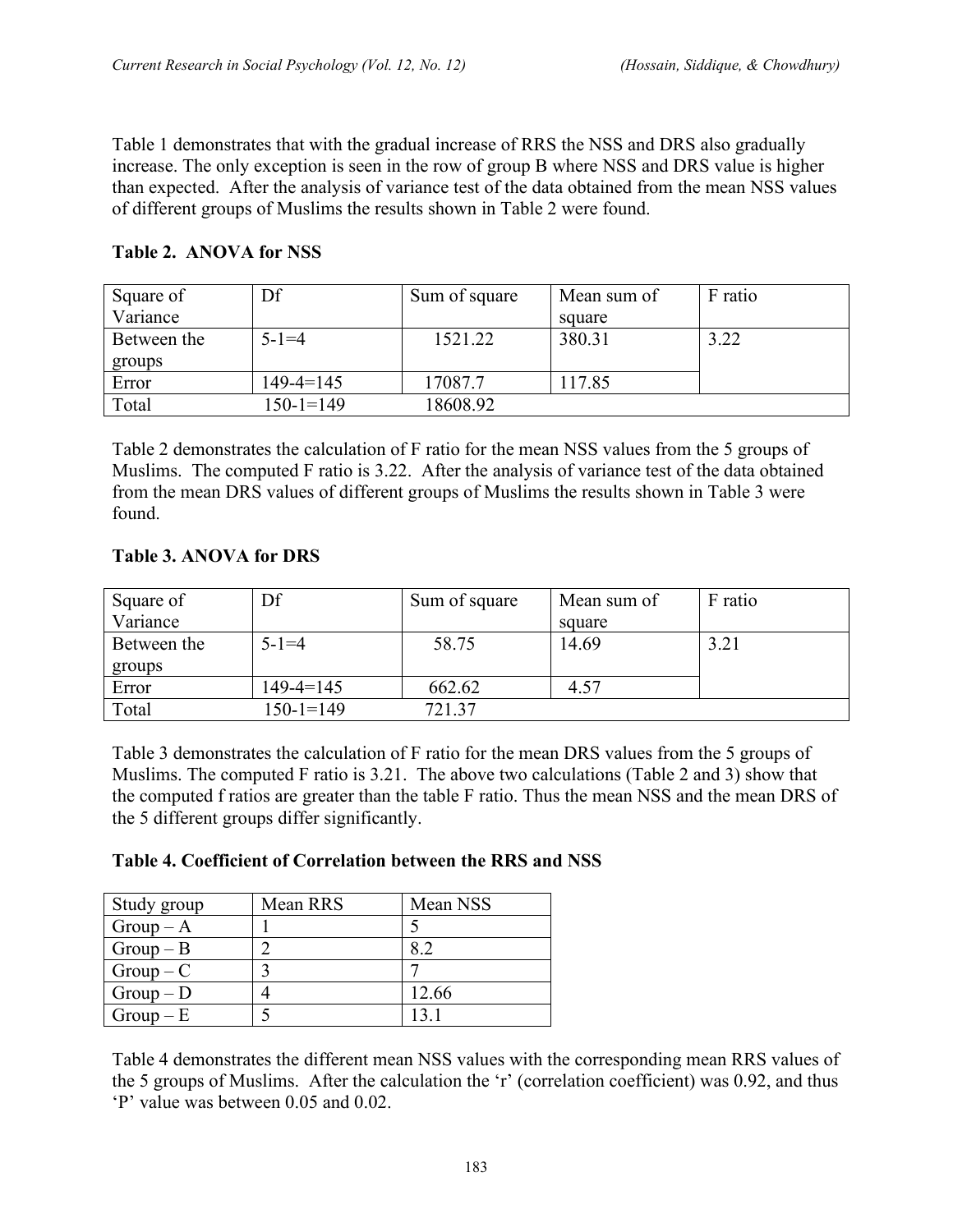| Study group | Mean RRS | Mean DRS |
|-------------|----------|----------|
| $Group-A$   |          |          |
| $Group-B$   |          | 1.73     |
| $Group - C$ |          | 1.63     |
| $Group - D$ |          | 2.30     |
| $Group - E$ |          | 293      |

#### **Table 5. Coefficient of Correlation between RRS and DRS**

Table5 demonstrates the different mean DRS values with the corresponding mean RRS values of the 5 groups of Muslims. After the calculation the 'r' (correlation coefficient) was 0.96, and thus 'P' value was between 0.01 and 0.001.

Thus all the results presented above are statistically significant. The only unexpected part of the result is the greater presence of the maladjustment symptoms and lesser adjustment with the phenomenon of death in case of group B than group C. The rest of the result is consistent with "The increase of religiosity is accompanied by the decrease of the presence of the maladjustment symptoms and better adjustment with the phenomenon of death."

## **DISCUSSION**

While conducting the study, several limitations of it were found that could not be solved. No scientific method of measuring belief was available. Though the symptoms used were in relation to maladjustment (DSM-IV, 1994), there was no specific sign that they are the result of the maladjustment with death. Also the staging system of Kubler-Ross (Kubler-Ross, 1997) was meant to be for the dying, not for any average healthy person. The study group was highly defined inside a geographical area and the educational level of the subjects was high in comparison with the general population of that area (Bangladesh). Socio-demographic data were also ignored in calculation.

Keeping the limitations in mind the interpretation of the result is that those of the Muslims of Bangladesh that are more religious are in better condition in adjusting with death as a natural but unpredictable phenomenon. When the adjustment is better with such a huge aspect of human life, maladjustment symptoms are also lesser in them. (Fabrega & Mezzich, 1987). So there is definitely a chance that there is something natural and perfect in the religious belief in Islam that helped the Muslims in adjustment.

The only group that broke the decency, that is those who say their all mandatory prayers daily and timely, represents the gap between the external activity and the internal belief. In fact Islam teaches to follow the middle way (The Holy Hadith). Those that are extremely punctual about timing and performance are to some extent extremist in the surroundings of them. So there is a possibility that, in the true sense of Islam the group C is the more religious group than B. Also there is a chance that the groups B Muslims are using the extra punctuality for prayers as a defense for other stressful life events (Rahe, Floistad, Bergan, 1974).